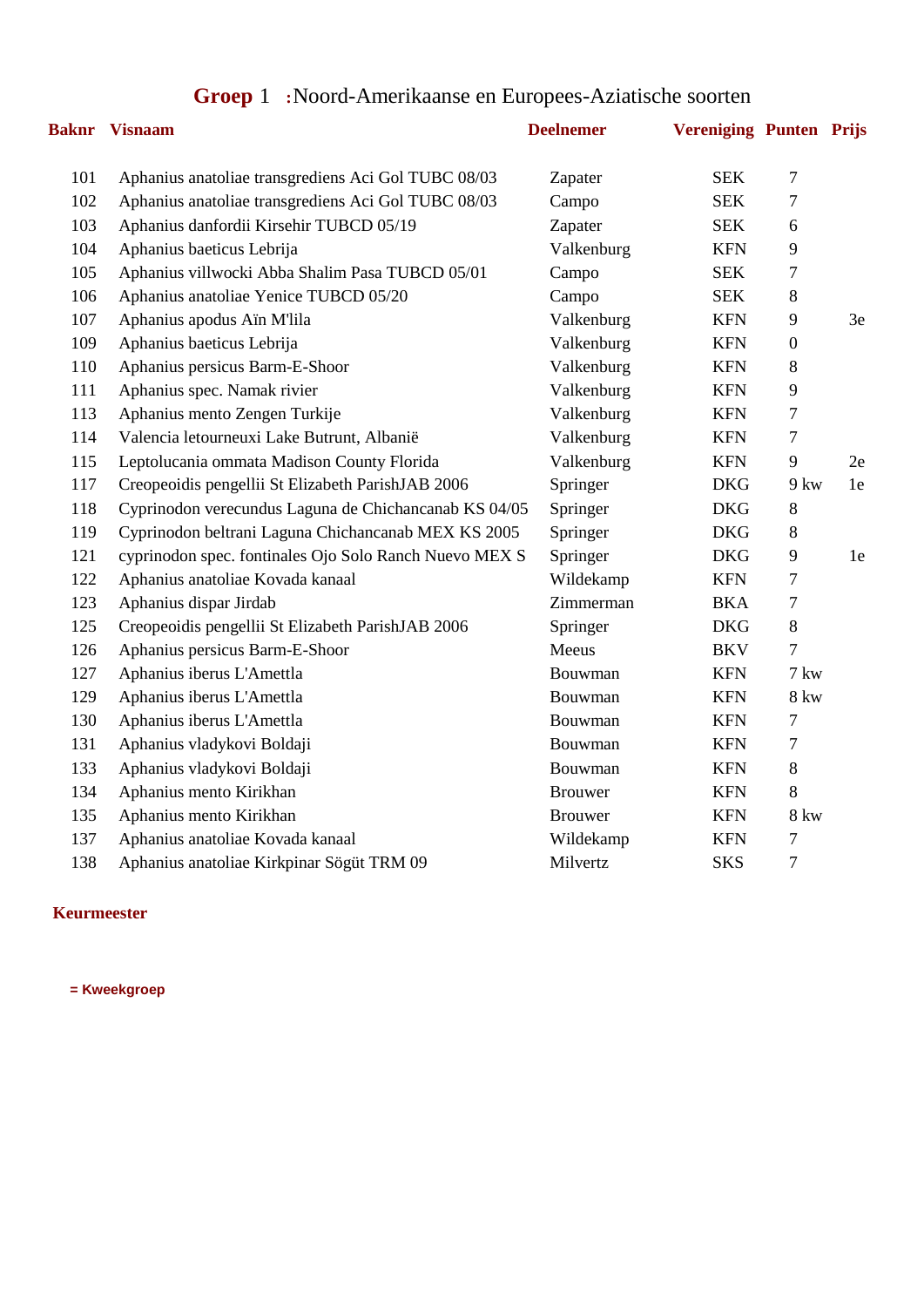| Baknr | <b>Visnaam</b>                                      | <b>Deelnemer</b> | <b>Vereniging Punten Prijs</b> |               |    |
|-------|-----------------------------------------------------|------------------|--------------------------------|---------------|----|
| 201   | Rivulus xiphidius FBS 95/2                          | Sladkowski       | <b>DKG</b>                     | 8             |    |
| 202   | Rivulus mahdiaensis GUY 97/5                        | Sladkowski       | <b>DKG</b>                     | 9             | 1e |
| 203   | Rivulus ornatus Caserio San José PER GR 2010/09     | Garcia           | <b>SEK</b>                     | 7             |    |
| 205   | Rivulus strigatus El Pedrao BRA JRG 2007            | Garcia           | <b>SEK</b>                     | 7             |    |
| 206   | Rivulus agilae Riviera D 'Hervieux JRG 2007         | Garcia           | <b>SEK</b>                     | 8             |    |
| 207   | Rivulus cladophorus Montagne de Signes              | Garcia           | <b>SEK</b>                     | 7             |    |
| 209   | Rivulus intermittens El Varillal PER GR 2010/07     | Garcia           | <b>SEK</b>                     | 7             |    |
| 210   | Rivulus agilae Riviera D 'Hervieux JRG 03/10        | Ordiales         | <b>SEK</b>                     | 8             |    |
| 211   | Rivulus chucunaque PAN 06/31                        | Suijker          | <b>KFN</b>                     | 8             |    |
| 213   | Rivulus waimacui 02/04                              | Suijker          | <b>KFN</b>                     | 8             |    |
| 214   | Rivulus agilae Marie Blanch SUV10/01                | Suijker          | <b>KFN</b>                     | 8             |    |
| 215   | Rivulus xiphidius Fr Guyana 07/11                   | Suijker          | <b>KFN</b>                     | 8             |    |
| 217   | Rivulus magdalenae                                  | Suijker          | <b>KFN</b>                     | 9             | 3e |
| 218   | Rivulus spec. Columbia 00/28                        | Suijker          | <b>KFN</b>                     | 8             |    |
| 219   | Rivulus aff cearensis                               | Suijker          | <b>KFN</b>                     | 7             |    |
| 221   | Rivulus urophthalmus Grand Creek Groningen SUR 2010 | De Roeck         | <b>BKV</b>                     | 7             |    |
| 222   | Rivulus urophthalmus Champ Balls SUR 2010           | De Roeck         | <b>BKV</b>                     | $8\,$         |    |
| 223   | Rivulus tenuis                                      | Bouwman          | <b>KFN</b>                     | 8             |    |
| 225   | Rivulus tenuis La Ceiba H-JB 07                     | Jankowski        | <b>DKG</b>                     | 7             |    |
| 226   | Rivulus tenuis La Ceiba H-JB 07                     | Jankowski        | <b>DKG</b>                     | $7 \text{kw}$ |    |
| 227   | Rivulus tenuis El Paraiso, Lake Izabal, Guatemala   | Jankowski        | <b>DKG</b>                     | 8             |    |
| 229   | Rivulus tenuis El Paraiso, Lake Izabal, Guatemala   | Jankowski        | <b>DKG</b>                     | $7 \text{kw}$ | 1e |
| 230   | Rivulus igneus Cascade Fourgassier S-FG 04          | Jankowski        | <b>DKG</b>                     | 9             | 2e |
| 231   | Rivulus hartii Isla Margarita                       | Jankowski        | <b>DKG</b>                     | 8             |    |
| 233   | Rivulus insulaepinorum                              | Ulmke            | <b>DKG</b>                     | 8             |    |

# **Groep** 2 **:**Rivulus, Prorivulus en Kryptolebias

#### **Keurmeester**

## **Groep** 3 **:**Lichtogen

**Baknr Visnaam Deelnemer Vereniging Punten Prijs**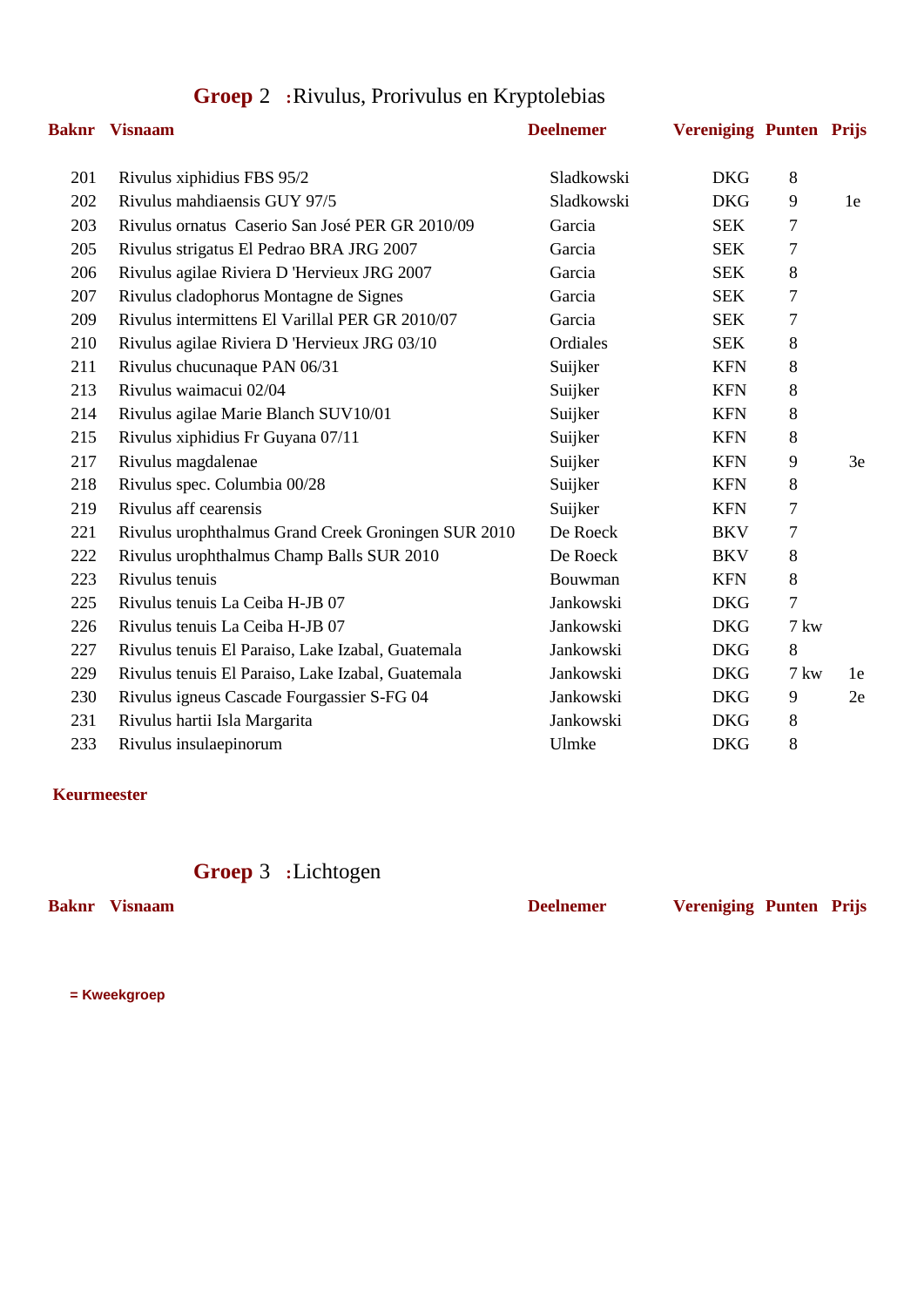# **Groep** 3 **:**Lichtogen

| Baknr | <b>Visnaam</b>                         | <b>Deelnemer</b> | <b>Vereniging Punten Prijs</b> |               |    |
|-------|----------------------------------------|------------------|--------------------------------|---------------|----|
| 301   | Hypsopanchax modestus                  | Hoetmer          | <b>KFN</b>                     | 8             |    |
| 302   | Procatopus similis Kumba               | Hoetmer          | <b>KFN</b>                     | 8             | 3e |
| 303   | Micropanchax kingii Kawa SD 10/8       | Nagy             | <b>KCF</b>                     | 8             | 2e |
| 305   | Hypsopanchax modestus                  | Hoetmer          | <b>KFN</b>                     | $9 \text{kw}$ |    |
| 306   | Pantanodon stuhlmanni Koreni KEN 10/10 | <b>Milvertz</b>  | <b>SKS</b>                     | 9             | 1e |
| 307   | Pantanodon stuhlmanni Koreni KEN 10/10 | Milvertz         | <b>SKS</b>                     | 9 kw          | 1e |

#### **Keurmeester**

# **Groep** 4 **:**Zuid-Amerikaanse seizoensvissen

| Baknr | <b>Visnaam</b>                                         | <b>Deelnemer</b> | <b>Vereniging Punten Prijs</b> |               |          |
|-------|--------------------------------------------------------|------------------|--------------------------------|---------------|----------|
| 401   | Simpsonichthys chacoensis PYEH 06/15                   | Hoetmer          | <b>KFN</b>                     | 7             |          |
| 402   | Gnatholebias zonatus                                   | Hoetmer          | <b>KFN</b>                     |               | 9 BVT 1e |
| 403   | Simpsonichthys ghisolfi                                | Hoetmer          | <b>KFN</b>                     | 7             |          |
| 405   | Moema quiii                                            | Hoetmer          | <b>KFN</b>                     | 8             |          |
| 406   | Rachovia aff. brevis                                   | Hoetmer          | <b>KFN</b>                     | 8             |          |
| 407   | Austrolebias paucisquama                               | Hoetmer          | <b>KFN</b>                     | 8             |          |
| 409   | Terranatos dolichopterus Isla Raton                    | Hoetmer          | <b>KFN</b>                     | 8             |          |
| 410   | Austrolebias alexandri San Javier                      | Hoetmer          | <b>KFN</b>                     | 8             |          |
| 411   | Aphyolebias schleseri Rio Itaya KCA 2008/08            | Anita Persson    | SKS                            | 7             |          |
| 414   | Austrolebias nigripinnis Ceibas MSL 91/2               | Hoetmer          | <b>KFN</b>                     | 8 kw          |          |
| 415   | Simpsonichthys spec. Urucuia                           | Hoetmer          | <b>KFN</b>                     | 7             |          |
| 417   | Simpsonichthys fasciatus                               | Hoetmer          | <b>KFN</b>                     | 8             |          |
| 418   | Simpsonichthys reticulatus                             | Hoetmer          | <b>KFN</b>                     | 8             |          |
| 419   | Simpsonichthys auratus Lagoa Grande                    | Eyre             | <b>BKA</b>                     | $9 \text{kw}$ | 1e       |
| 421   | Simpsonichthys auratus Lagoa Grande                    | Eyre             | <b>BKA</b>                     | 9             |          |
| 422   | Simpsonichthys delucai                                 | Eyre             | <b>BKA</b>                     | 9             | 2e       |
| 423   | Simpsonichthys parallellus Chapadaou do Ceu NPCE 08/04 | Eyre             | BKA                            | 9             |          |
| 425   | Simpsonichthys longignathus Aquiraz                    | Ver Eecke        | <b>BKV</b>                     | 8             |          |
| 426   | Simpsonichthys flagellatus malhada NP 06/09            | <b>Brouwer</b>   | <b>KFN</b>                     | 8 kw          |          |
|       |                                                        |                  |                                |               |          |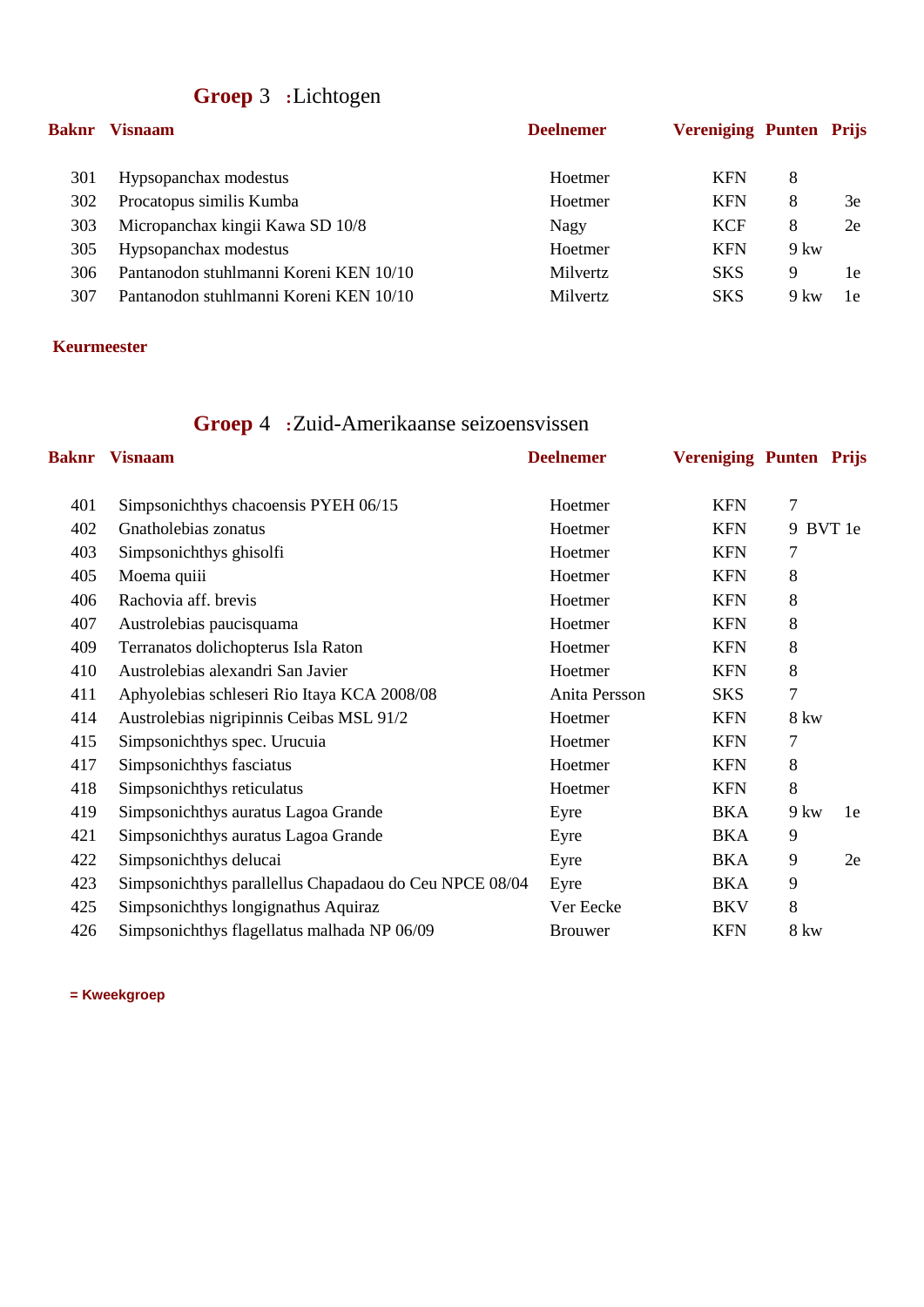| <b>Groep 4</b> : Zuid-Amerikaanse seizoensvissen |                                            |                  |                                |    |    |
|--------------------------------------------------|--------------------------------------------|------------------|--------------------------------|----|----|
|                                                  | <b>Baknr</b> Visnaam                       | <b>Deelnemer</b> | <b>Vereniging Punten Prijs</b> |    |    |
| 427                                              | Micromoema xiphophora Isla Raton RDB 92/22 | Lüke             | DKG.                           | -9 | 3e |

# **Groep** 5 **:**Nothobranchius soorten

|     | <b>Baknr</b> Visnaam                                 | <b>Deelnemer</b> | <b>Vereniging Punten Prijs</b> |               |        |
|-----|------------------------------------------------------|------------------|--------------------------------|---------------|--------|
| 501 | Nothobranchius palmqvisti Pangani TZ 94/7            | Anita Persson    | <b>SKS</b>                     | 7             |        |
| 502 | Nothobranchius furzeri Gona Re Zhou                  | Springer         | <b>DKG</b>                     | 6             |        |
| 503 | Nothobranchius polli Kyembe DRCH 08/2                | Springer         | <b>DKG</b>                     | 7             |        |
| 505 | Nothobranchius cardinalis Mbwemkuru River KTZ 85/28  | Hoetmer          | <b>KFN</b>                     | 8             |        |
| 506 | Nothobranchius rachovii Beira 98                     | Hoetmer          | <b>KFN</b>                     | 8             |        |
| 507 | Nothobranchius foerschi Soga TAN 97/47               | Hoetmer          | <b>KFN</b>                     | 8             |        |
| 509 | Nothobranchius rachovii Beira 98                     | Hoetmer          | <b>KFN</b>                     | $9 \text{kw}$ | 1e     |
| 510 | Nothobranchius palmqvisti                            | Ooms             | <b>KFN</b>                     | 8             |        |
| 511 | Nothobranchius bojiensis Ewaso Ng'iro KEN 10/1       | <b>Nagy</b>      | <b>KCF</b>                     | 8             |        |
| 513 | Nothobranchius guentheri Zanzibar                    | Schouten         | <b>KFN</b>                     | 7             |        |
| 514 | Nothobranchius janpapi Ruvu River TZN 09/4           | Ver Eecke        | <b>BKV</b>                     | 8             |        |
| 515 | Nothobranchius pienaari Lower Shire River MZMW 09/4  | Ver Eecke        | <b>BKV</b>                     | 9             |        |
| 517 | Nothobranchius annectens Ruvu River TZN 09/5         | Ver Eecke        | <b>BKV</b>                     | 8             |        |
| 518 | Nothobranchius virgatus Fugnido EHKS 09/1            | Ver Eecke        | <b>BKV</b>                     | 8             |        |
| 519 | Nothobranchius kafuensis Lukanga Swamp ZAM 08/2      | Ver Eecke        | <b>BKV</b>                     | 8             |        |
| 521 | Nothobranchius seegersi Mkola TZ 08/2                | Ver Eecke        | <b>BKV</b>                     | 9             |        |
| 522 | Nothobranchius kilomberoensis Ifakara TAN 95/4       | Ver Eecke        | <b>BKV</b>                     | 7             |        |
| 523 | Nothobranchius nubaensis Maada Mulaha SUD 06/3       | Ver Eecke        | <b>BKV</b>                     | 7             |        |
| 525 | Nothobranchius steinforti Kimamba TZ 76/4            | Ver Eecke        | <b>BKV</b>                     | 8             |        |
| 526 | Nothobranchius melanospilus Lukwale River TZHK 09/03 | Ver Eecke        | <b>BKV</b>                     | 9             | BBI 1e |
| 527 | Nothobranchius aff. melanospilus Mafia TZN 08/5      | Ver Eecke        | <b>BKV</b>                     | 7             |        |
| 529 | Nothobranchius bojiensis Ewaso Ng'iro KEN 10/1       | Ver Eecke        | <b>BKV</b>                     | 8             |        |
| 530 | Nothobranchius taeniopygos Llalanguro TZ 08/13       | Ver Eecke        | <b>BKV</b>                     | 9             | 2e     |
| 531 | Nothobranchius cardinalis Lisinjiri River TAN 97/27  | Ver Eecke        | <b>BKV</b>                     | 7             |        |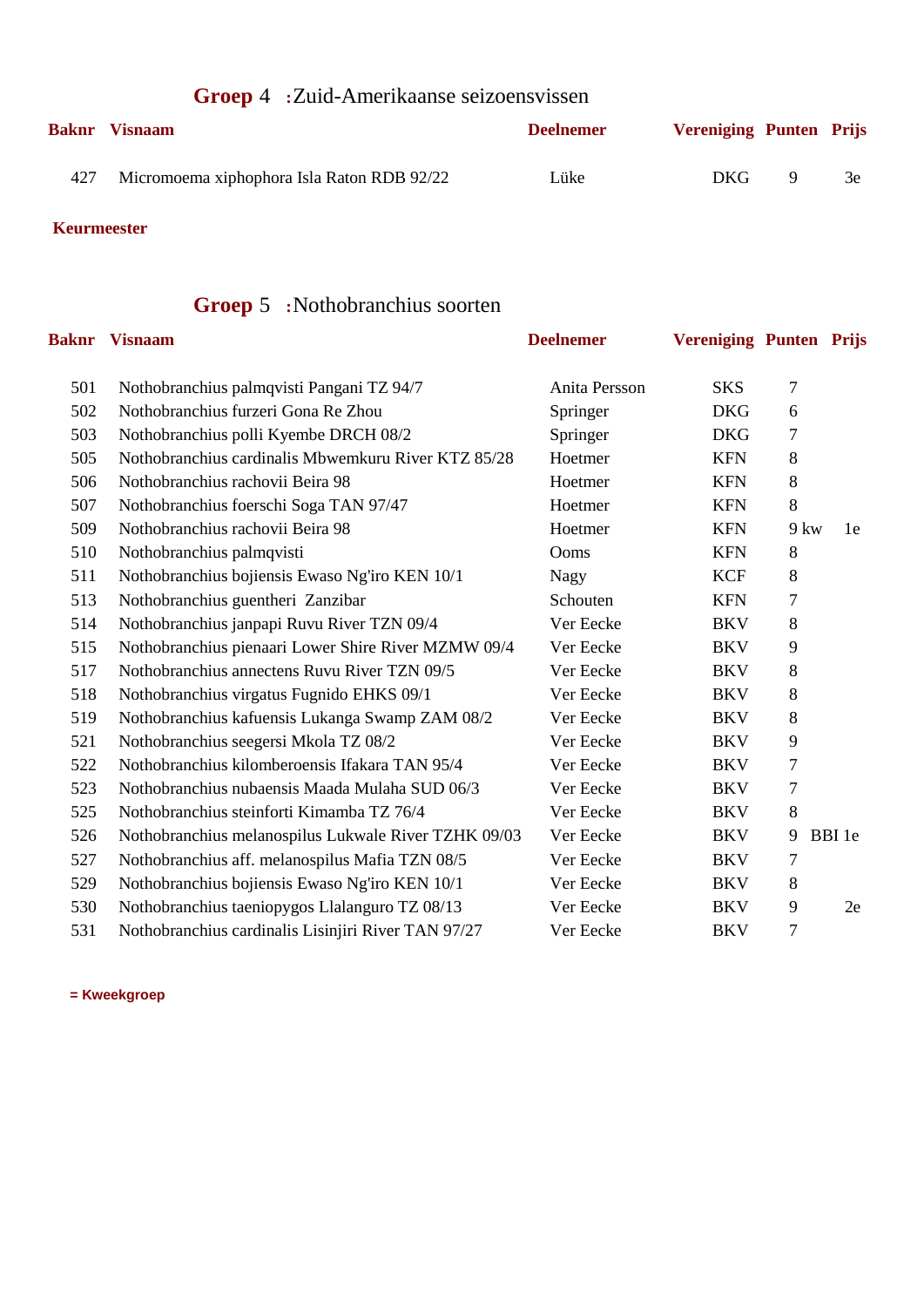### **Groep** 5 **:**Nothobranchius soorten

|     | <b>Baknr</b> Visnaam                                    | <b>Deelnemer</b> | <b>Vereniging Punten Prijs</b> |                          |    |
|-----|---------------------------------------------------------|------------------|--------------------------------|--------------------------|----|
| 533 | Nothobranchius hassoni Bukeya DRCH 08/10                | Eyre             | <b>BKA</b>                     | $\overline{\phantom{a}}$ |    |
| 534 | Nothobranchius makondorum Melele River MOZ 04/11        | Ver Eecke        | <b>BKV</b>                     | 7                        |    |
| 535 | Nothobranchius luekei Mbezi River TZHK 09/4             | Ver Eecke        | <b>BKV</b>                     | 9                        | 3e |
| 537 | Nothobranchius lourensi TSTS 10/14                      | Ver Eecke        | <b>BKV</b>                     | $\tau$                   |    |
| 538 | Nothobranchius lucius Ruhoi River TZN 09/10             | Ver Eecke        | <b>BKV</b>                     | $\tau$                   |    |
| 539 | Nothobranchius oestergaardi Mweru Wantipa ZAM 10/4      | Ver Eecke        | <b>BKV</b>                     | $8\,$                    |    |
| 541 | Nothobranchius cf. aff. Neumanni TSTS 10/04             | Ver Eecke        | <b>BKV</b>                     | 7                        |    |
| 542 | Nothobranchius rubroreticulatus Zakouma National ParkTD | Ver Eecke        | <b>BKV</b>                     | 8                        |    |
| 543 | Nothobranchius fuscotaeniatus TZ 97/57                  | Ver Eecke        | <b>BKV</b>                     | 8                        |    |
| 545 | Nothobranchius pienaari Panda MZCS 08/81                | Ver Eecke        | <b>BKV</b>                     | 8                        |    |
| 546 | Nothobranchius boklundi Luangwa Valley ZAM 09/2         | Ver Eecke        | <b>BKV</b>                     | $8\,$                    |    |
| 547 | Nothobranchius korthausae Mafia Red TZN 08/4            | <b>Brouwer</b>   | <b>KFN</b>                     | 7                        |    |
| 549 | Nothobranchius seegersi Mkola TZ 08/2                   | <b>Brouwer</b>   | <b>KFN</b>                     | 8                        |    |
| 550 | Nothobranchius ugandensis Ngobo UGN 09/8                | <b>Brouwer</b>   | <b>KFN</b>                     | $8\,$                    |    |
| 551 | Nothobranchius ugandensis Minakulu UGN 09/3             | <b>Brouwer</b>   | <b>KFN</b>                     | 7                        |    |
| 553 | Nothobranchius guentheri Zanzibar                       | <b>Brouwer</b>   | <b>KFN</b>                     | 6                        |    |
| 554 | Nothobranchius foerschi Soga TAN 97/47                  | <b>Brouwer</b>   | <b>KFN</b>                     | $8\,$                    |    |
| 555 | Nothobranchius hassoni Bukeya DRCH 08/10                | Roth             | <b>DKG</b>                     | 7                        |    |
| 557 | Nothobranchius rachovi                                  |                  |                                | 8                        |    |
| 558 | Nothobranchius ugandensis                               |                  |                                | 8                        |    |
| 559 | Nothobranchius annectens                                |                  |                                | 8                        |    |
| 561 | Nothobranchius pienaari                                 |                  |                                | 8                        |    |
| 562 | Nothobranchius patrizii                                 |                  |                                | $\tau$                   |    |
| 563 | Nothobranchius palmqvisti                               |                  |                                | 8                        |    |
|     |                                                         |                  |                                |                          |    |

#### **Keurmeester**

## **Groep** 6 **:**Fundulopanchax en verwanten, A. (Raddaella)

| <b>Baknr</b> | <b>Visnaam</b>                                          | <b>Deelnemer</b> | <b>Vereniging Punten Prijs</b> |               |    |
|--------------|---------------------------------------------------------|------------------|--------------------------------|---------------|----|
| 601          | Fundulopanchax amieti KM 18 E/Y C 89/31                 | Ordiales         | <b>SEK</b>                     | 7             |    |
| 602          | Fundulopanchax gardneri Udi-Mountain/ Udi-Berge Nigeria | Garcia Lastra    | <b>SEK</b>                     |               |    |
| 603          | Fundulopanchax gardneri nigerianus Misaje               | Garcia Lastra    | <b>SEK</b>                     | 7             |    |
| 605          | Fundulopanchax sjoestedti blauw USA                     | Hoetmer          | <b>KFN</b>                     | 9             | 3e |
| 606          | Fundulopanchax gardneri nigerianus Innidere             | Hoetmer          | <b>KFN</b>                     | $7 \text{kw}$ |    |
| 607          | Fundulopanchax gardneri nigerianus Innidere             | Hoetmer          | <b>KFN</b>                     | 8             |    |
| 609          | Aphyosemion batesii longtimbi                           | Knol             | <b>KFN</b>                     |               |    |
|              |                                                         |                  |                                |               |    |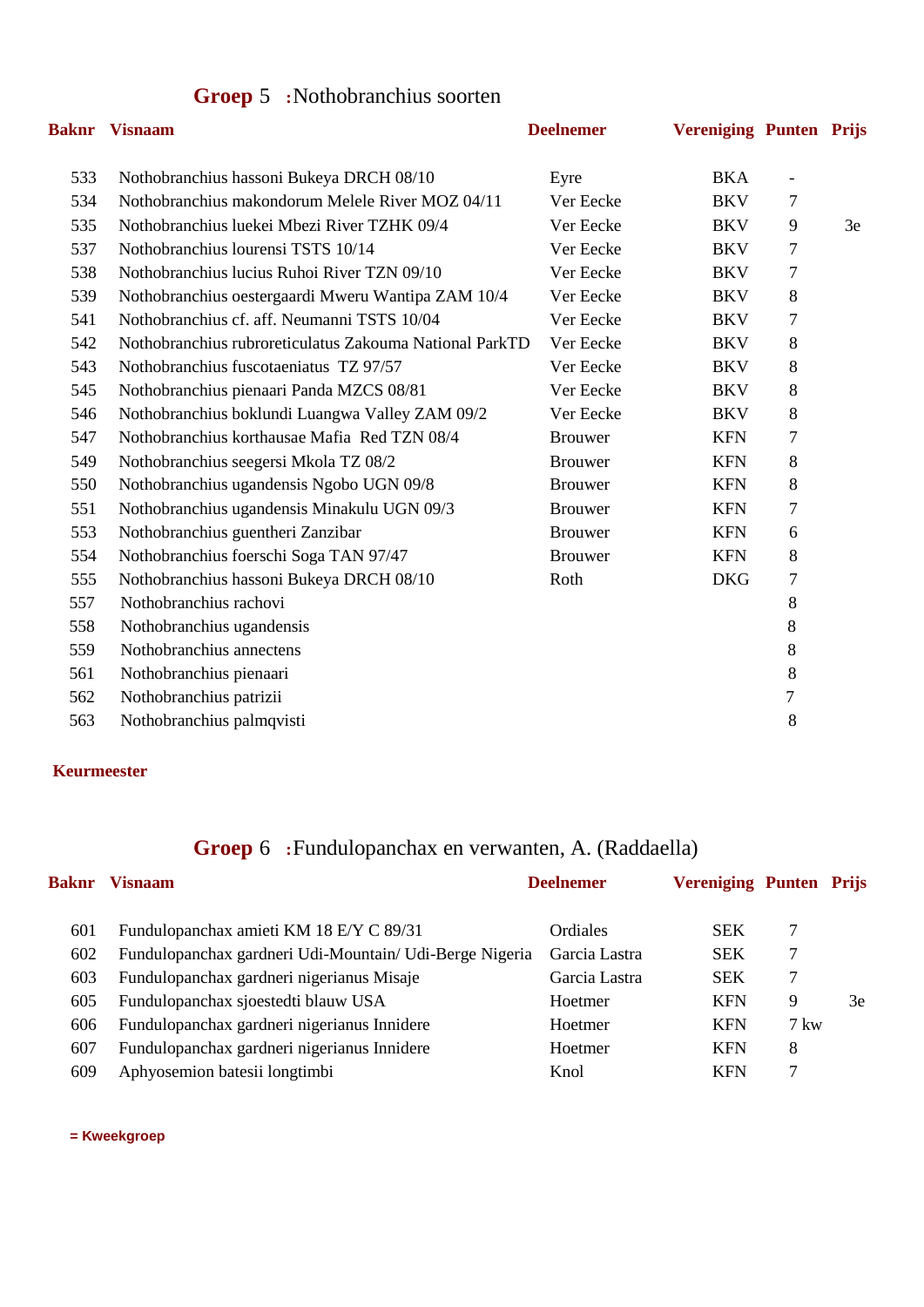|  | Groep 6 : Fundulopanchax en verwanten, A. (Raddaella) |  |  |
|--|-------------------------------------------------------|--|--|
|--|-------------------------------------------------------|--|--|

|     | <b>Baknr</b> Visnaam                                 | <b>Deelnemer</b> | <b>Vereniging Punten Prijs</b> |             |    |
|-----|------------------------------------------------------|------------------|--------------------------------|-------------|----|
| 610 | Fundulopanchax deltaensis                            | Anita Persson    | <b>SKS</b>                     | 9           |    |
| 611 | Fundulopanchax gardneri nigerianus Misaje            | Anita Persson    | <b>SKS</b>                     | 8           |    |
| 613 | Fundulopanchax gardneri Lafia gold                   | Cop              | <b>BKV</b>                     | 7           |    |
| 614 | Fundulopanchax sjoestedti USA                        | Ooms             | <b>KFN</b>                     | 9           |    |
| 615 | Fundulopanchax sjoestedti USA                        | Ooms             | <b>KFN</b>                     | 9           |    |
| 617 | Fundulopanchax walkeri spurelli Kutunse GH 74/2      | <b>Bos</b>       | <b>KFN</b>                     | 7           |    |
| 618 | Fundulopanchax sjoestedti blauw USA                  | v.Eck            | <b>KFN</b>                     | 9           | 1e |
| 619 | Fundulopanchax gardneri Lafia gold                   | <b>Jaspers</b>   | <b>KFN</b>                     | 7           |    |
| 621 | Fundulopanchax gardneri                              | Jaspers          | <b>KFN</b>                     | 8           |    |
| 622 | Fundulopanchax oeseri                                | Aardoom          | <b>KFN</b>                     | 8           |    |
| 623 | Fundulopanchax walkeri Abidjan                       | Schouten         | <b>KFN</b>                     | 7           |    |
| 625 | Fundulopanchax gardneri gardneri goud                | Riley            | <b>BKA</b>                     | $8\,$       |    |
| 626 | Fundulopanchax gardneri nigerianus Makurdi           | Jankowski        | <b>DKG</b>                     | 9           | 2e |
| 627 | Fundulopanchax fallax Mouanko                        | Jankowski        | <b>DKG</b>                     | <b>8 kw</b> | 1e |
| 629 | Fundulopanchax gardneri nigerianus Makurdi           | Jankowski        | <b>DKG</b>                     | 7 kw        |    |
| 630 | Fundulopanchax spoorenbergi                          | v.Wakeren        | <b>KFN</b>                     | 7           |    |
| 631 | Fundulopanchax amieti                                | v.Wakeren        | <b>KFN</b>                     | 9           |    |
| 633 | Fundulopanchax filamentosus Lagos                    | Vandersmissen    | <b>AKFB</b>                    | 6           |    |
| 634 | Fundulopanchax gardneri nigerianus Innidere          | Padt             | <b>KFN</b>                     | 7           |    |
| 635 | Fundulopanchax mirabilis traudeae Ebongo C04         | lefebvre         | <b>AKFB</b>                    | $\tau$      |    |
| 637 | Fundulopanchax scheeli                               | lefebvre         | <b>AKFB</b>                    | 7 kw        |    |
| 638 | Fundulopanchax gardneri mamfensis Mamfe Mile 5 CB3SR | lefebvre         | <b>AKFB</b>                    | 8           |    |
| 639 | Fundulopanchax gardneri nigerianus P 82              | lefebvre         | <b>AKFB</b>                    | 8           |    |
| 641 | Fundulopanchax gardneri nigerianus Udi-Berge         | lefebvre         | <b>AKFB</b>                    | $8\,$       |    |
| 642 | Fundulopanchax deltaensis                            | lefebvre         | <b>AKFB</b>                    | 8           |    |
| 643 | Fundulopanchax sjoestedti Loe                        | Lüke             | <b>DKG</b>                     | $8\,$       |    |
| 645 | Fundulopanchax kamdemi Kurup National Park           | Lüke             | <b>DKG</b>                     | $8\,$       |    |
| 646 | Fundulopanchax fallax Mouanko                        | Lüke             | <b>DKG</b>                     | 9           |    |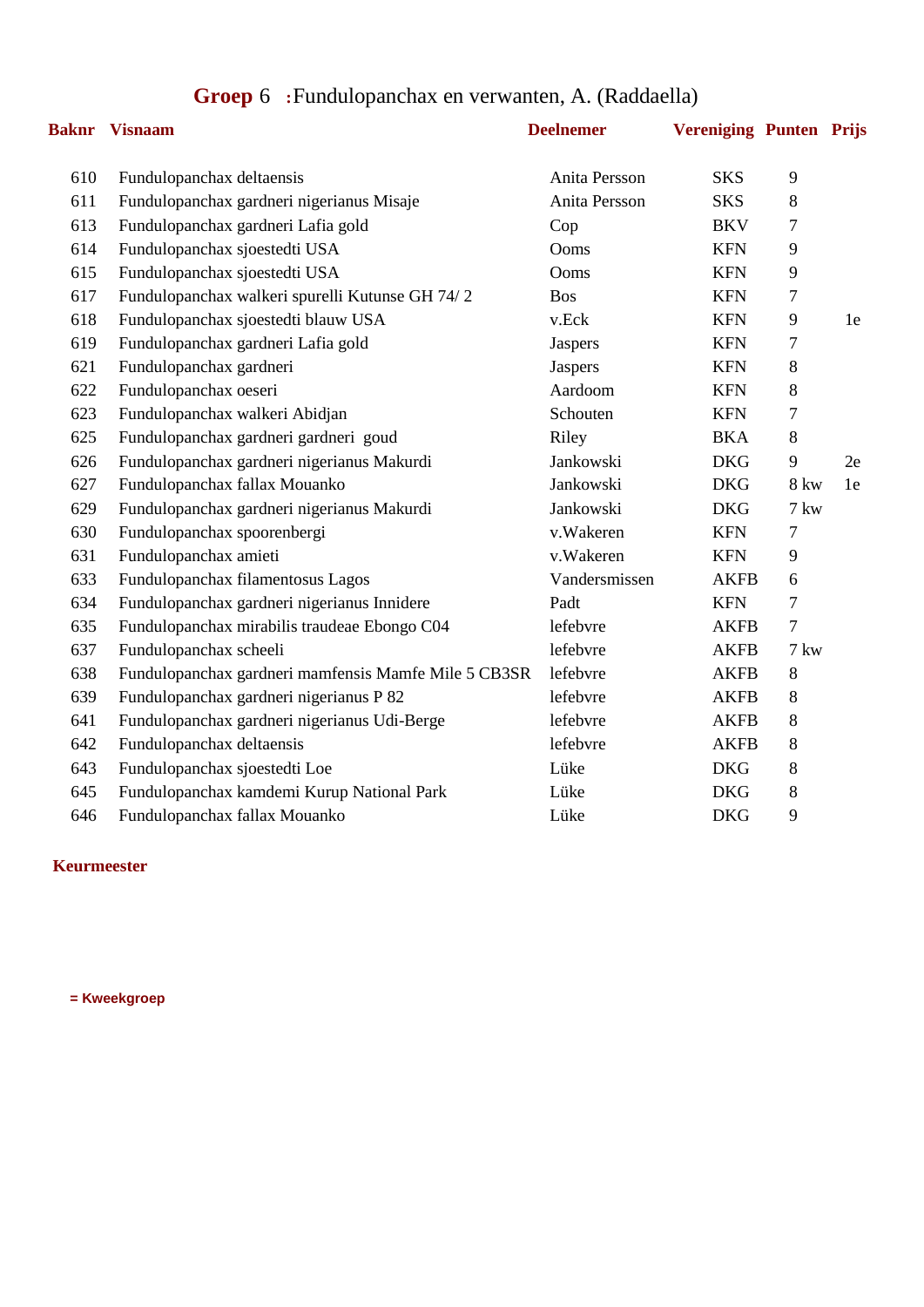|     | <b>Baknr</b> Visnaam                                | <b>Deelnemer</b> | <b>Vereniging Punten Prijs</b> |               |    |
|-----|-----------------------------------------------------|------------------|--------------------------------|---------------|----|
| 701 | Aphyosemion volcanum mile 4 JVC 05                  | Knol             | <b>KFN</b>                     | 9             |    |
| 702 | Aphyosemion melanogaster Lobe JVC 05                | Knol             | <b>KFN</b>                     | 8             |    |
| 703 | Aphyosemion loennbergii km 20 JVC 05                | Knol             | <b>KFN</b>                     | 8             |    |
| 704 | Aphyosemion loennbergii 32 km oost Kribi JVC 08     | Knol             | <b>KFN</b>                     | 8             |    |
| 706 | Aphyosemion loennbergii 32 km oost Kribi JVC 08     | Knol             | <b>KFN</b>                     | <b>8 kw</b>   |    |
| 707 | Aphyosemion loennbergii 32 km oost Kribi JVC 08     | Knol             | <b>KFN</b>                     | 7 kw          |    |
| 709 | Aphyosemion elog batindi JVC 05                     | Knol             | <b>KFN</b>                     | $7 \text{kw}$ |    |
| 710 | Aphyosemion volcanum mile 4 JVC 05                  | Knol             | <b>KFN</b>                     | 7 kw          |    |
| 711 | Aphyosemion bitaeniatum Lagos                       | Hoetmer          | <b>KFN</b>                     | 8             |    |
| 713 | Aphyosemion bitaeniatum Lagos                       | Hoetmer          | <b>KFN</b>                     | $9 \text{kw}$ | 1e |
| 714 | Aphyosemion melanogaster Lobe JVC 05                | Knol             | <b>KFN</b>                     | $7 \text{kw}$ |    |
| 715 | Aphyosemion melanogaster Lobe JVC 05                | Knol             | <b>KFN</b>                     | 7 kw          |    |
| 717 | Aphyosemion bitaeniatum Lagos                       | Anita Persson    | <b>SKS</b>                     | 8             |    |
| 718 | Aphyosemion riggenbachi ABC 05/19                   | Anita Persson    | <b>SKS</b>                     | <b>8 kw</b>   |    |
| 719 | Aphyosemion loennbergii 32 km oost Kribi JVC 08     | Suijker          | <b>KFN</b>                     | 7             |    |
| 721 | Aphyosemion volcanum mile 4 JVC 05                  | Suijker          | <b>KFN</b>                     | 9             | 1e |
| 722 | Aphyosemion omega west Cellucam ADK 09/300          | Suijker          | <b>KFN</b>                     | 9             |    |
| 723 | Aphyosemion splendopleure Afan Essokie II ABC 05/48 | Cop              | <b>BKV</b>                     | 8             |    |
| 725 | Aphyosemion bivittatum Funge C 91                   | Goyvaerts        | <b>BKV</b>                     | 8             |    |
| 726 | Aphyosemion bivittatum Funge                        | Schouten         | <b>KFN</b>                     | 9             |    |
| 727 | Aphyosemion bitaeniatum Lagos rood                  | Riley            | BKA                            | 9             | 3e |
| 729 | Aphyosemion bivittatum Funge ABC 05/12              | Vandersmissen    | <b>AKFB</b>                    | 9             | 2e |
| 730 | Aphyosemion bivittatum Funge C 98                   | lefebvre         | <b>AKFB</b>                    | 9             |    |

## **Groep** 7 **:**A. (Diapteron, Chromaphyosemion) en Fenerbahce

### **Keurmeester**

## **Groep** 8 **:**A. calliurum en elegans groep, A.elberti,A.exiguum

| Baknr | <b>Visnaam</b>                         | <b>Deelnemer</b> | <b>Vereniging Punten Prijs</b> |
|-------|----------------------------------------|------------------|--------------------------------|
| 801   | Aphyosemion exiguum Gouagong 1 JVC 08  | Knol             | <b>KFN</b>                     |
| 802   | Aphyosemion elberti Mombal Mali JVC 08 | Knol             | <b>KFN</b><br>-8               |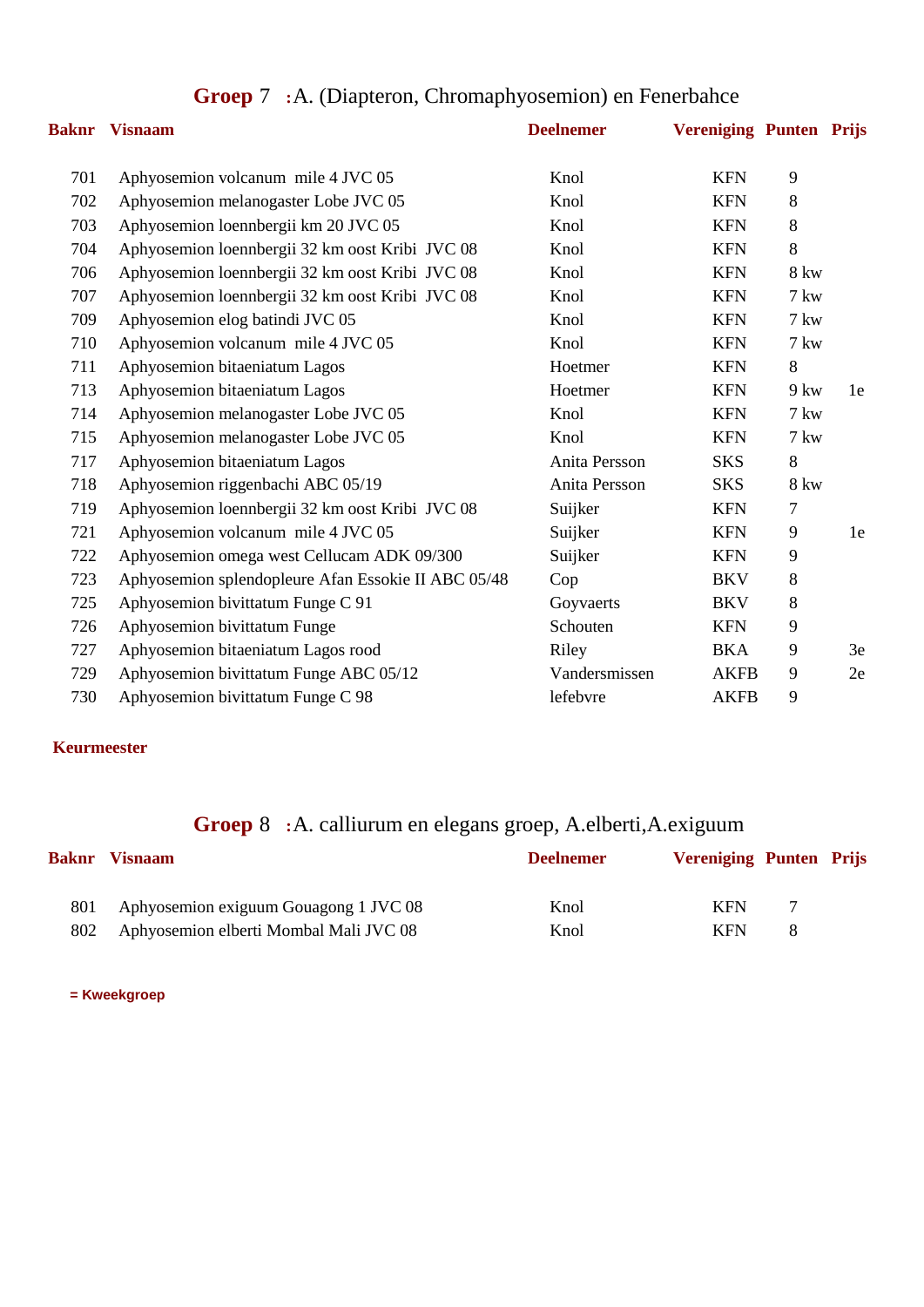|  |  |  | <b>Groep 8</b> : A. calliurum en elegans groep, A. elberti, A. exiguum |
|--|--|--|------------------------------------------------------------------------|
|--|--|--|------------------------------------------------------------------------|

|     | <b>Baknr</b> Visnaam                           | <b>Deelnemer</b> | <b>Vereniging Punten Prijs</b> |             |    |
|-----|------------------------------------------------|------------------|--------------------------------|-------------|----|
| 803 | Aphyosemion elberti Ndokayo JVC 08             | Knol             | <b>KFN</b>                     | 8           |    |
| 805 | Aphyosemion elberti Diang JVC 08               | Knol             | <b>KFN</b>                     | 7           |    |
| 806 | Aphyosemion dargei Mbam River Ferry            | Knol             | <b>KFN</b>                     | 8           |    |
| 807 | Aphyosemion elberti Bafoussam                  | Knol             | <b>KFN</b>                     | 8           |    |
| 809 | Aphyosemion ahli Lobe JVC 05                   | Knol             | <b>KFN</b>                     | 8           |    |
| 810 | Aphyosemion elberti Mombal Mali JVC 08         | Knol             | <b>KFN</b>                     | 9           |    |
| 811 | Aphyosemion ahli Cellucam HLM 99/20            | Rodriguez        | <b>SEK</b>                     | 8           |    |
| 813 | Aphyosemion celiae Teke CXC 21                 | Rodriguez        | <b>SEK</b>                     | 9           | 2e |
| 814 | Aphyosemion ahli GEMLCG 07/64                  | Garcia Lastra    | <b>SEK</b>                     | 7           |    |
| 815 | Aphyosemion elberti Santchou                   | Matthäus         | <b>DKG</b>                     | 8           |    |
| 817 | Aphyosemion aff pascheni Mougue ABL 08/200     | Hoetmer          | <b>KFN</b>                     | 9           | 3e |
| 818 | Aphyosemion elberti Mali JVC 09                | Hoetmer          | <b>KFN</b>                     | 7           |    |
| 819 | Aphyosemion plagitaenium Epoma RPC 91/1        | Hoetmer          | <b>KFN</b>                     | <b>8 kw</b> |    |
| 821 | Aphyosemion elberti Mali JVC 09                | Hoetmer          | <b>KFN</b>                     | 7 kw        |    |
| 822 | Aphyosemion elberti Ndokayo JVC 08             | Knol             | <b>KFN</b>                     | 8           |    |
| 823 | Aphyosemion castaneum HZ 85/1                  | Suijker          | <b>KFN</b>                     | 8           |    |
| 825 | Aphyosemion australe Cap Esterias              | Cop              | <b>BKV</b>                     | $9$ kw      | 1e |
| 826 | Aphyosemion christyi Kisangani 2003            | Cop              | <b>BKV</b>                     | $8\,$       |    |
| 827 | Aphyosemion australe Parc du Mondah BDBG 04/19 | Cop              | <b>BKV</b>                     | $8\,$       |    |
| 829 | Aphyosemion cognatum Lake Fwa                  | v.Eck            | <b>KFN</b>                     | 7           |    |
| 830 | Aphyosemion elberti Poudemoun                  | Matthäus         | <b>DKG</b>                     | 7 kw        |    |
| 831 | Aphyosemion elberti Ntui                       | Hoetmer          | <b>KFN</b>                     | 9           |    |
| 833 | Aphyosemion congicum CIR 09                    | Ott              | <b>DKG</b>                     | 9           | 1e |
| 834 | Aphyosemion australe Kaap Lopez                | v.Wakeren        | <b>KFN</b>                     | 7           |    |
| 835 | Aphyosemion australe goud                      | v.Wakeren        | <b>KFN</b>                     | 7           |    |
| 837 | Aphyosemion elberti Loungue CFE 04/05          | lefebvre         | <b>AKFB</b>                    | 7 kw        |    |
| 838 | Aphyosemion elberti Mintok II                  | lefebvre         | <b>AKFB</b>                    | 8           |    |
| 839 | Aphyosemion ahli Kribi JVC 05                  | Ulmke            | <b>DKG</b>                     | 8           |    |
| 841 | Aphyosemion lamberti GHH 97/11                 | Schmitz          | <b>DKG</b>                     | 7           |    |
| 842 | Aphyosemion campomaanense ABK 07/181           | Schmitz          | <b>DKG</b>                     | 8           |    |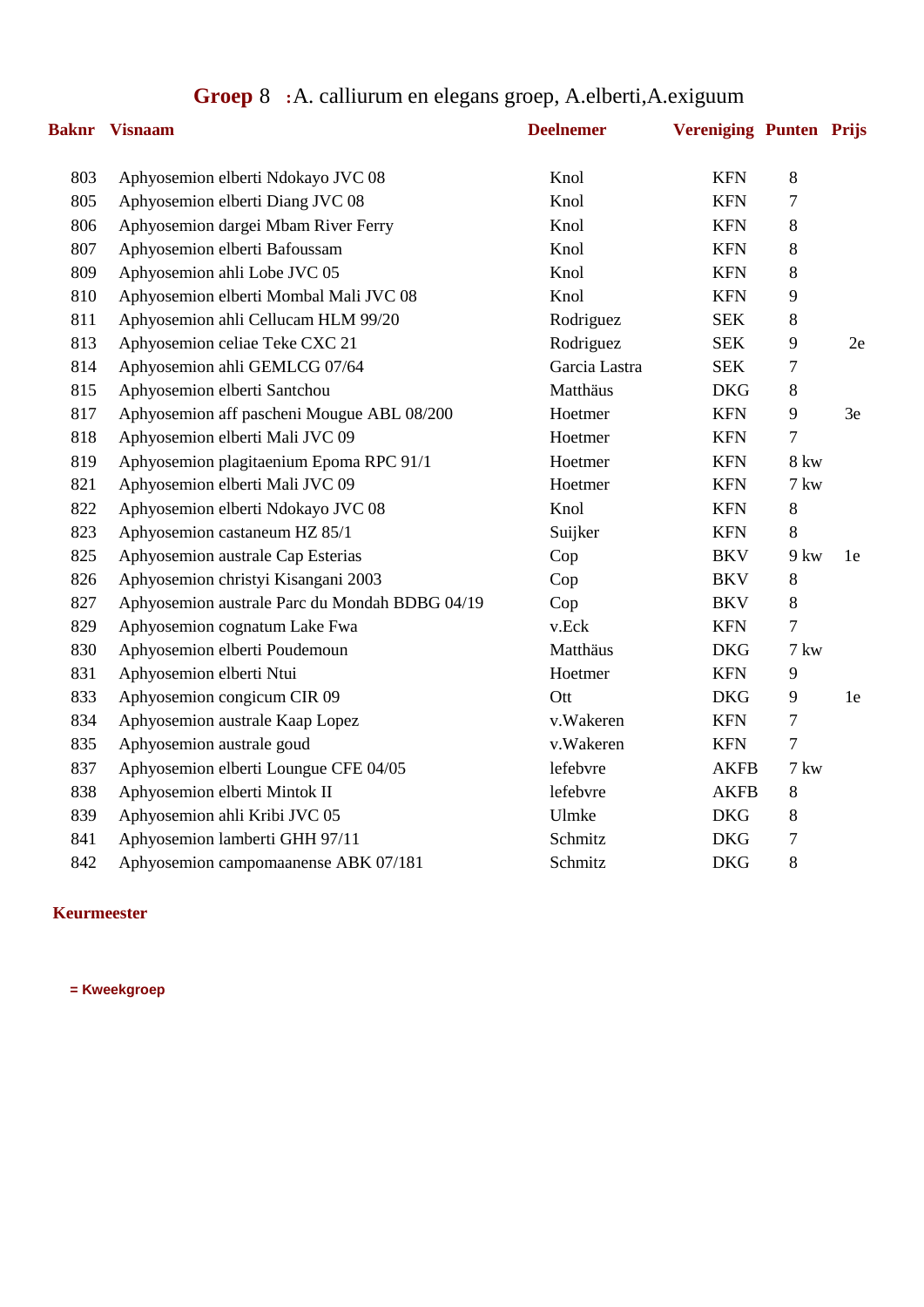|  |  |  | <b>Groep 9</b> : A. striatum, ogoense, cameronense, coeleste etc. |  |
|--|--|--|-------------------------------------------------------------------|--|
|--|--|--|-------------------------------------------------------------------|--|

|     | <b>Baknr</b> Visnaam                             | <b>Deelnemer</b>   | <b>Vereniging Punten Prijs</b> |                |    |
|-----|--------------------------------------------------|--------------------|--------------------------------|----------------|----|
| 901 | Aphyosemion primigenium                          | Knol               | <b>KFN</b>                     | $8\,$          |    |
| 902 | Aphyosemion bamilekorum JVC 05                   | Knol               | <b>KFN</b>                     | $8\,$          |    |
| 903 | Aphyosemion bamilekorum JVC 05                   | Knol               | <b>KFN</b>                     | 7 kw           |    |
| 905 | Aphyosemion striatum GEMHS 00/33                 | <b>Ruiz-Flores</b> | <b>SEK</b>                     | 6              |    |
| 906 | Aphyosemion primigenium GBN 88/10                | Matthäus           | <b>DKG</b>                     | 9              | 3e |
| 907 | Aphyosemion ogoense pyrophore Komono             | Matthäus           | <b>DKG</b>                     | $9 \text{kw}$  | 1e |
| 909 | Aphyosemion aff. amoenum Bodi                    | Hoetmer            | <b>KFN</b>                     | $\tau$         |    |
| 910 | Aphyosemion herzogi GEMLB 02/03                  | Hoetmer            | <b>KFN</b>                     | $\overline{7}$ |    |
| 911 | Aphyosemion hera ARK 96 1-2                      | Hoetmer            | <b>KFN</b>                     | <b>8 kw</b>    |    |
| 913 | Aphyosemion labarrei Madimba                     | Hoetmer            | <b>KFN</b>                     | $9$ kw         |    |
| 914 | Aphyosemion joergenscheeli GBG 93/21             | Matthäus           | <b>DKG</b>                     | 9              | 1e |
| 915 | Aphyosemion gabunense GBG 93/30                  | Anita Persson      | <b>SKS</b>                     | 8              |    |
| 917 | Aphyosemion hera ARK 96 1-2                      | <b>Bos</b>         | <b>KFN</b>                     | $8\,$          |    |
| 918 | Aphyosemion raddai Boumibel                      | v.Eck              | <b>KFN</b>                     | 8              |    |
| 919 | Aphyosemion tirbaki BSWG 97/8                    | v.Eck              | <b>KFN</b>                     | $8\,$          |    |
| 921 | Aphyosemion ogoense pyrophore Komono geel RPC 82 | v.Eck              | <b>KFN</b>                     | $8\,$          |    |
| 922 | Aphyosemion striatum                             | <b>Jaspers</b>     | <b>KFN</b>                     | 8              |    |
| 923 | Aphyosemion striatum                             | Jaspers            | <b>KFN</b>                     | $8\,$          |    |
| 925 | Aphyosemion exigoideum Mandilou GEM 06/6         | Ott                | <b>DKG</b>                     | 9              |    |
| 926 | Aphyosemion striatum GLV 94/02                   | Vandersmissen      | <b>AKFB</b>                    | 9              | 2e |
| 927 | Aphyosemion striatum BDBG 02/26                  | lefebvre           | <b>AKFB</b>                    | 8              |    |
| 929 | Aphyosemion striatum                             | Roth               | <b>DKG</b>                     | 9              |    |
| 930 | Aphyosemion coeleste GBG 93/2                    | Schmitz            | <b>DKG</b>                     | $\, 8$         |    |

# **Groep** 10 **:**Script- en Archiaphyosemion en Callopanchax

| Baknr | <b>Visnaam</b>                              | <b>Deelnemer</b> | <b>Vereniging Punten Prijs</b> |     |
|-------|---------------------------------------------|------------------|--------------------------------|-----|
| 1001  | Scriptaphyosemion guignardi Mamou           | Knol             | <b>KFN</b><br>x                |     |
| 1002  | Scriptaphyosemion geryi Dandayah GLCR 06/06 | <b>Brouwer</b>   | <b>KFN</b><br>Q                | 3e. |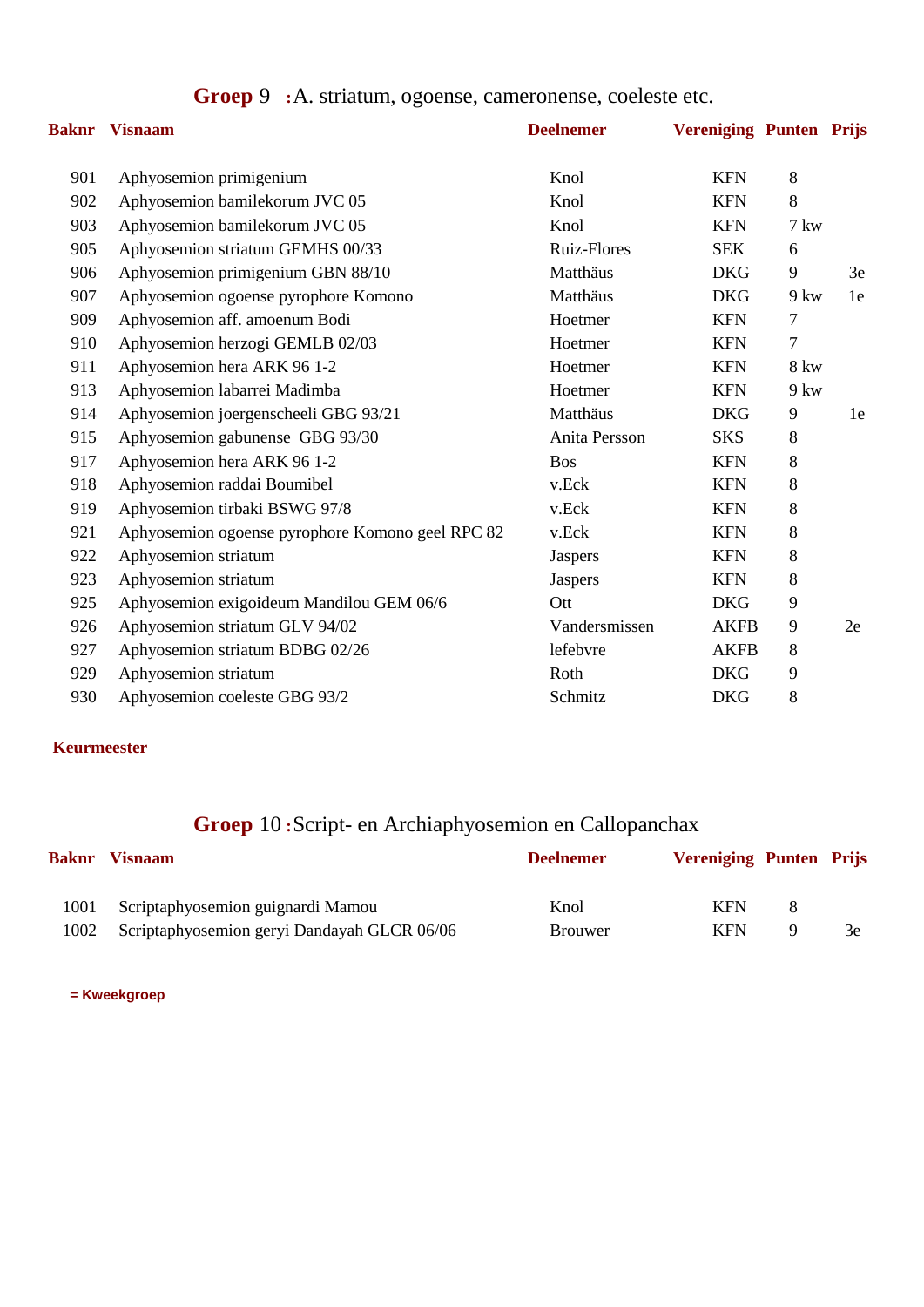| Baknr | <b>Visnaam</b>                                | <b>Deelnemer</b> | <b>Vereniging Punten Prijs</b> |               |    |
|-------|-----------------------------------------------|------------------|--------------------------------|---------------|----|
| 1003  | Scriptaphyosemion guignardi Banfora           | Bangsmark        | <b>SKS</b>                     | 8             |    |
| 1005  | Scriptaphyosemion geryi Abuko                 | Bangsmark        | <b>SKS</b>                     | 8             |    |
| 1006  | Scriptaphyosemion bertholdi Victoria SL 93/51 | <b>Bangsmark</b> | <b>SKS</b>                     | 7             |    |
| 1007  | Nimbapanchax petersi Banco Park               | <b>Bangsmark</b> | <b>SKS</b>                     | $9 \text{kw}$ | 1e |
| 1009  | Nimbapanchax of viridis GM 09/4               | <b>Bangsmark</b> | <b>SKS</b>                     | 9             | 2e |
| 1010  | Callopanchax monrovia Paynesville L97         | Lüke             | <b>DKG</b>                     | 8             |    |
| 1011  | Callopanchax occidentalis Mangata GM 97/3     | Lüke             | <b>DKG</b>                     | 8             |    |
| 1013  | Callopanchax sidibeorum 08/2                  | Lüke             | <b>DKG</b>                     | 9             | 1e |
| 1014  | Callopanchax toddi GM 09/17                   | Ulmke            | <b>DKG</b>                     | 8             |    |
|       |                                               |                  |                                |               |    |

## **Groep** 10 **:**Script- en Archiaphyosemion en Callopanchax

#### **Keurmeester**

# **Groep** 11 **:**Epiplatys, Aplocheilus en Pachypanchax

| <b>Baknr</b> | <b>Visnaam</b>                              | <b>Deelnemer</b> | <b>Vereniging Punten Prijs</b> |                |    |
|--------------|---------------------------------------------|------------------|--------------------------------|----------------|----|
| 1101         | Epiplatys infrafasciatus Miles Four JVC 05  | Knol             | <b>KFN</b>                     | 7              |    |
| 1102         | Aplocheilus blockii Alappuzha               | Bangsmark        | <b>SKS</b>                     | 8              |    |
| 1103         | Aplocheilus lineatus Goa 91                 | Matthäus         | <b>DKG</b>                     | $\overline{0}$ |    |
| 1104         | Epiplatys dageti monroviae Harbel EP 82     | Jankowski        | <b>DKG</b>                     | 8              |    |
| 1105         | Pachypanchax playfairii                     | Matthäus         | <b>DKG</b>                     | $9 \text{kw}$  | 1e |
| 1106         | Epiplatys infrafasciatus baroi km 20 JVC 05 | Knol             | <b>KFN</b>                     | 7              |    |
| 1107         | Epiplatys infrafasciatus Miles Four JVC 05  | Knol             | <b>KFN</b>                     | $7 \text{kw}$  |    |
| 1109         | <b>Epiplatys annulatus Conacry</b>          | Ooms             | <b>KFN</b>                     | 7              |    |
| 1110         | Epiplatys infrafasciatus Ebome JVC 05       | <b>Jaspers</b>   | <b>KFN</b>                     | $\overline{7}$ |    |
| 1111         | Aplocheilus lineatus 20 km na Meiemlake     | Donga            | <b>KFN</b>                     | 8 kw           |    |
| 1113         | Epiplatys hildegardae Samoye                | Donga            | <b>KFN</b>                     | $7 \text{kw}$  |    |
| 1114         | Epiplatys hildegardae Samoye                | Donga            | <b>KFN</b>                     | <b>8 kw</b>    |    |
| 1115         | Epiplatys dageti monroviae Harbel           | Donga            | <b>KFN</b>                     | 8 kw           |    |
| 1117         | Epiplatys lamottei DDR stam                 | Donga            | <b>KFN</b>                     | 7 kw           |    |
| 1118         | Epiplatys dageti monroviae Harbel           | Donga            | <b>KFN</b>                     | 8 kw           |    |
| 1119         | Epiplatys huberi Mandilou GEM 06/6          | Donga            | <b>KFN</b>                     | $9 \text{kw}$  |    |